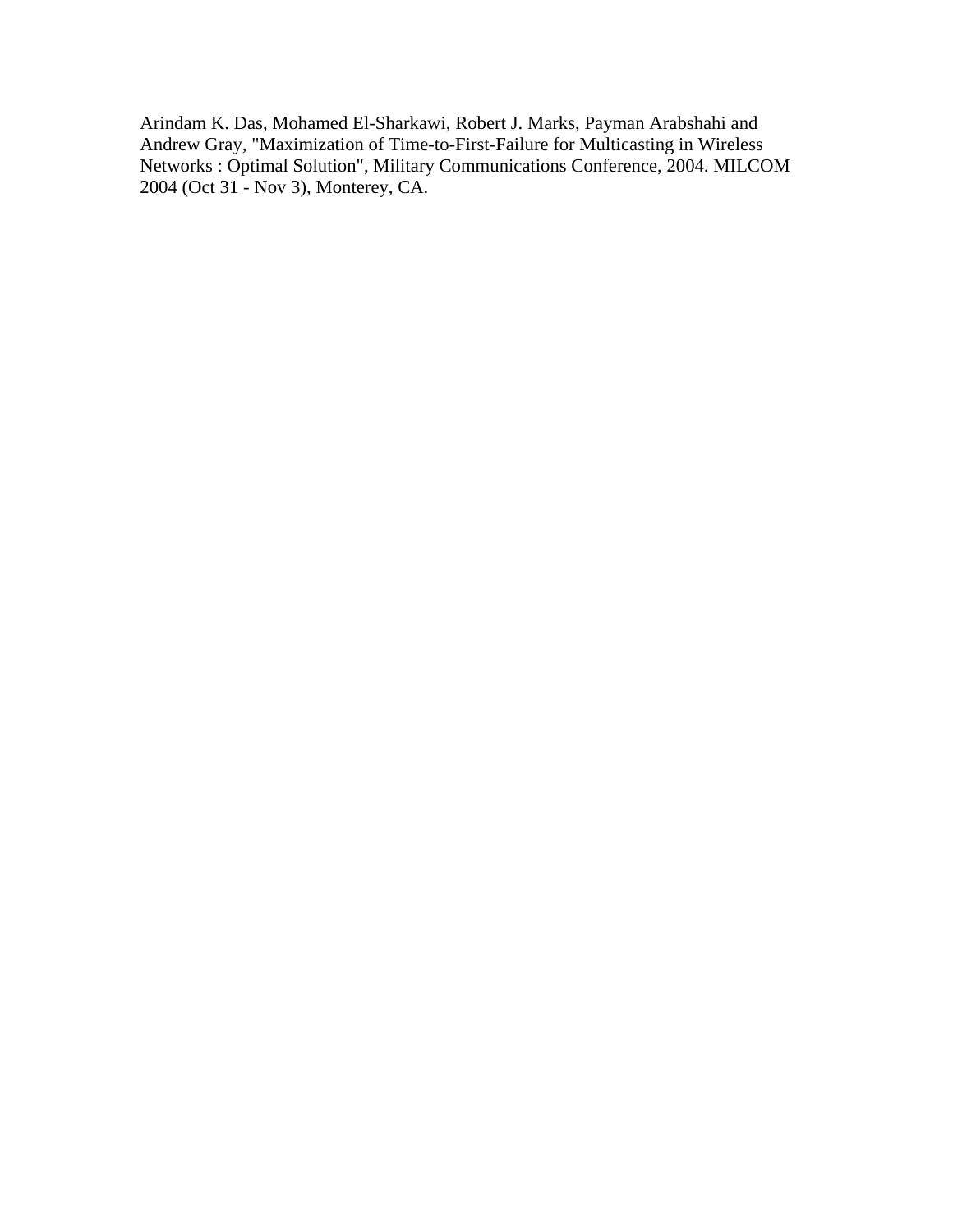# **MAXIMIZATION OF TIME-TO-FIRST-FAILURE FOR MULTICASTING IN WIRELESS NETWORKS : OPTIMAL SOLUTION**

Arindam K. Das, Mohamed El-Sharkawi Department of Electrical Engineering University of Washington, Box 352500, Seattle, WA 98195. *email*: {arindam,elsharkawi}@ee.washington.edu

Robert J. Marks Rogers Engineering and Computer Science Building Baylor University, 1311 S. 5th Street, Waco, TX 76798-7356. *email*: Robert Marks@Baylor.edu

Payman Arabshahi, Andrew Gray Jet Propulsion Laboratory 4800 Oak Grove Drive, MS 238-343, Pasadena, CA 91109. *email*: {payman,gray}@jpl.nasa.gov

## **ABSTRACT**

*We consider the problem of maximizing the time-to-firstfailure (TTFF), defined as the time till the first node in the network runs out of battery energy, in energy constrained broadcast wireless networks. We show that the TTFF criterion, by itself, fails to provide the "ideally optimum" multicast tree and propose a composite weighted objective function which maximizes the TTFF and minimizes the sum of transmitter powers. We then develop a mixed integer linear programming (MILP) model for solving the joint optimization problem optimally. We also consider the case of prioritized nodes and show how the model can be modified to deal with such priorities.*

### I. **INTRODUCTION**

We consider the problem of maximizing the time-to-firstfailure in energy constrained broadcast wireless networks where each node is powered by batteries. In applications where replacement/maintenance of such batteries is difficult or infeasible, it is of utmost importance to design routing protocols which maximize the *lifetime* of the network. A metric commonly used to define the lifetime of a network is the duration of time before any node in the network runs out of its battery energy. We define this time to be the *time-to-firstfailure* (TTFF), also known as *system lifetime* or *network lifetime* in the literature. To the best of our knowledge, this problem was first addressed by Chang and Tassiulas for an unicast

This work was supported by the Advanced Information Systems Technology (AIST) program at the NASA Office of Earth Sciences.

application [1]. Subsequent research in this area for unicast as well as multicast applications have been reported in [2], [3], [4] and [5]. In [7], it is shown that maximization of the TTFF for a broadcast application can be solved optimally by a greedy algorithm in polynomial time.

In this paper, we first illustrate that simply optimizing the TTFF criterion may not provide the "best possible" solution. This motivates the use of a composite objective function involving the sum of the transmitter powers. We then present a mixed integer linear programming (MILP) model for solving the joint optimization problem optimally. The MILP model is based on the well-studied single-origin multiple-destination uncapacitated flow problem, tailored to reflect the inherently broadcast nature of the wireless medium. Finally, we consider the case of prioritized nodes and show how the model can be modified to deal with such priorities.

#### II. **NETWORK MODEL**

We assume a fixed N-node network with a specified source node which has to broadcast a message to all other nodes in the network. Any node can be used as a relay node to reach other nodes in the network. All nodes are assumed to have omni-directional antennas, so that if node  $i$  transmits to node  $i$ , all nodes closer to  $i$  than  $j$  will also receive the transmission (provided line-of-sight exists).

We assume that, for a transmission from node  $i$  to  $j$ , the received signal power at j varies as  $d_{ij}^{-\alpha}$ , where:

$$
d_{ij} = [(x_i - x_j)^2 + (y_i - y_j)^2]^{1/2}
$$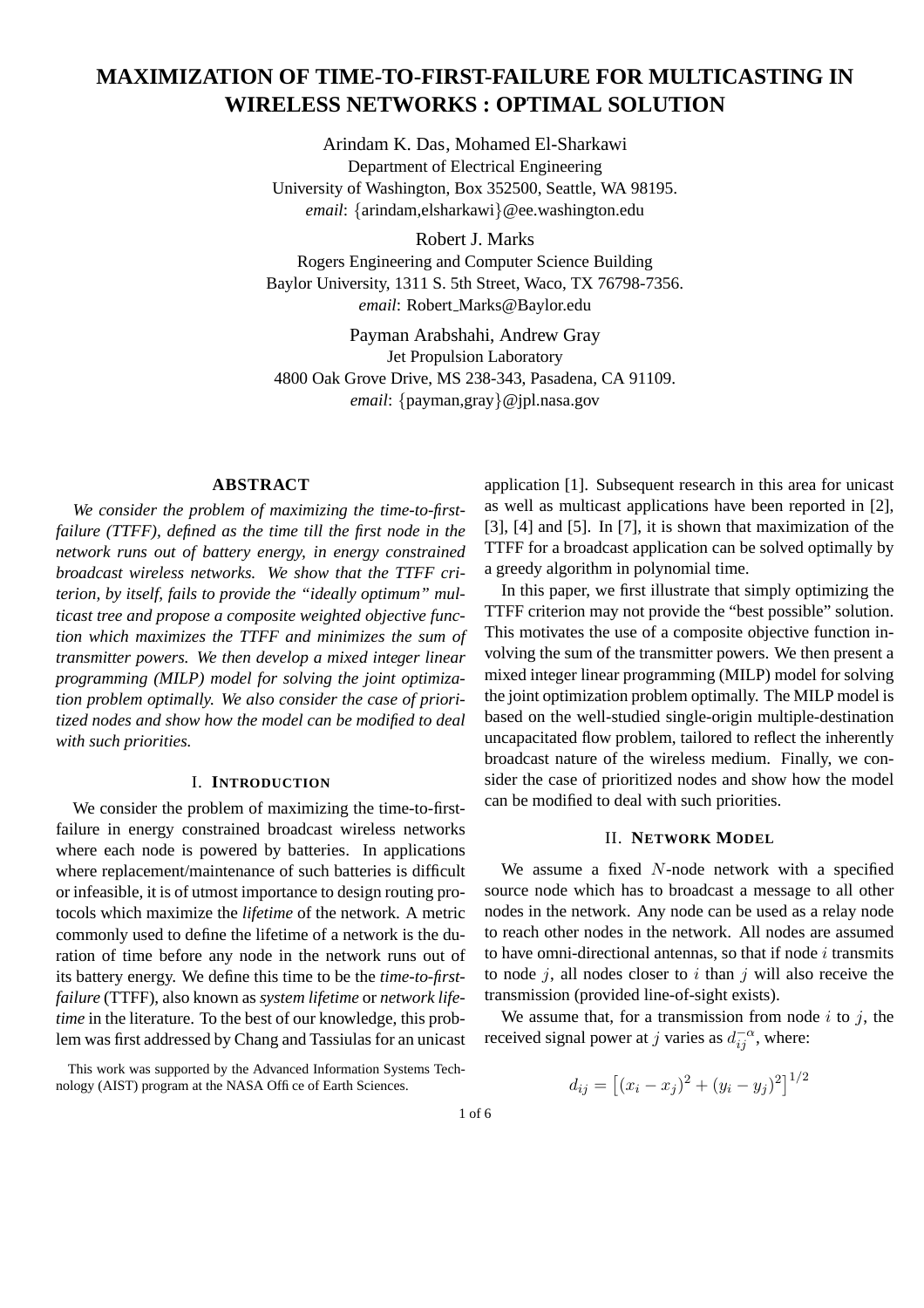is the Euclidean distance between nodes i and j,  $(x_i, y_i)$ are the coordinates of node i and  $\alpha$  (typically in the range  $2 < \alpha < 4$ ) is the channel loss exponent. Consequently, the transmitter power at i necessary to support the link  $i \rightarrow j$ ,  $P_{ij}$ , is proportional (accounting for fading and antenna gain factors) to  $d_{ij}^{\alpha}$ . Without any loss of generality, we set the proportionality constant to be equal to 1 and therefore:

$$
\mathbf{P}_{ij} = d_{ij}^{\alpha} \tag{1}
$$

The power matrix of a network, **P**, is defined to be an  $N \times N$ symmetric matrix whose  $(i, j)$ th element,  $P_{ij}$ , represents the power required to support the link  $i \rightarrow j$ .

Finally, we assume that power expenditures due to signal reception and processing are negligible compared to signal transmission and hence the lifetime is determined solely by the choice of transmitter powers and residual energy levels of the nodes.

#### III. **PROBLEM STATEMENT**

Let  $E(t)$  be a vector of node residual energies at time t, the *ith* element of  $E(t)$  representing the residual energy of node  $i$  at time  $t$ , and  $Y$  be a vector of node transmission powers. The element  $Y_i$  represents the transmitter power level of node i. We assume that each node has a constraint on maximum transmitter power, denoted by  $Y_i^{max}$ . That is:

$$
Y_i \le Y_i^{max} : \forall i \in \mathcal{N} \tag{2}
$$

where  $N$  is the set of all nodes in the network.

Also, let s be the source,  $D$  the set of destination nodes and  $\mathcal E$  the set of all directed edges<sup>1</sup> and  $\mathcal D$  the set of destination nodes,  $\mathcal{D} \subseteq \{ \mathcal{N} \setminus s \}$ . Let the cardinality of these sets be N, E and D respectively; i.e.,  $N = |\mathcal{N}|$ ,  $E = |\mathcal{E}|$  and  $D = |\mathcal{D}|$ . Using the transmitter power constraint, the set of all edges,  $\mathcal{E}$ , is given by:

$$
\mathcal{E} = \{ (i \rightarrow j) : (i, j) \in \mathcal{N}, i \neq j, \mathbf{P}_{ij} \le Y_i^{max}, j \neq s \} \tag{3}
$$

The third condition in the right hand side of (3) specifies the set of nodes reachable by a direct transmission from any transmitting node depending on its power constraint. The last condition reflects that no transmitting node needs to reach the source node.

Defining  $L_i(t) \triangleq E_i(t)/Y_i$  to be the *lifetime of node i*, the problem of maximizing the TTFF can be written as:

$$
maximize \{\min_{i \in \mathcal{N}} L_i(t)\}\tag{4}
$$

<sup>1</sup>In this paper, we assume that all edges are directed. The notation ( $i \rightarrow$ j) will be used to denote a directed edge from node i to j. The notation  $(i, j)$  will be used to refer to the node pair.

The objective function in (4) is to be optimized subject to the following constraints:

- 1) All nodes, other than the source, must be reached, either actually or implicitly<sup>2</sup>.
- 2) The source node must reach at least one other node.
- 3) The solution must be a *connected tree*; i.e., there must be directed paths from the source to all destination nodes, possibly involving other intermediate nodes.

The vector  $\vec{L}(t) \triangleq \{L_i(t) : \forall i \in \mathcal{N}\}\$ is the node lifetime  $vector$  at time  $t$ . Note that the value of the expression within curly braces in  $(4)$  is dependent on the time index t and hence, strictly speaking, should be termed residual−time−  $to - first-failure.$  However, we will refer to it simply as the time-to-first-failure, implicitly recognizing its dependence on the time origin  $t$ . Accordingly, henceforth in this paper, we will simply use the notations  $E_i$  and  $L_i$  instead of  $E_i(t)$  and  $L_i(t)$ .

Assuming that all nodes in the network have omnidirectional antennas, a transmission from node  $i$  to node  $j$ would also be received by all nodes geometrically closer to i than  $j$ . Let S be the set of nodes that are geometrically closer to *i* than  $j \Leftrightarrow \mathbf{P}_{ij} > \mathbf{P}_{ik} : \forall k \in S$ ). Nodes that belong in  $S$  are said to receive the transmission from i implicitly (in the sense that no additional cost is incurred to reach them) and the set of transmissions  $\{i \rightarrow k : \forall k \in S\}$  are referred to as implicit transmissions. The transmission  $i \rightarrow j$  is referred to as an actual transmission.

Let  $\{X_{ij} : (i \rightarrow j) \in \mathcal{E}\}\$  be a set of binary variables such that  $X_{ij} = 1$  if the transmission  $i \rightarrow j$  is used in the optimum tree and 0 otherwise. Following our discussion in the previous paragraph, we can write:

$$
Y_i = \max_j \{ X_{ij} \mathbf{P}_{ij} : j \neq i \}
$$
 (5)

where  $X_{ij} = 1$  if node j is reached from node i (actually or implicitly) and 0 otherwise. Note that equation (5) is a direct consequence of our assumption of omni-directional antennas and implies that the cost of spanning in multiple nodes from node  $i$  is simply the cost incurred in reaching the farthest node.

We now express the objective function in  $(4)$  as a minimax

<sup>&</sup>lt;sup>2</sup>Note that the possibility of reaching a node implicitly is a consequence of the inherently broadcast nature of the wireless network and our assumption of omni-directional antennas.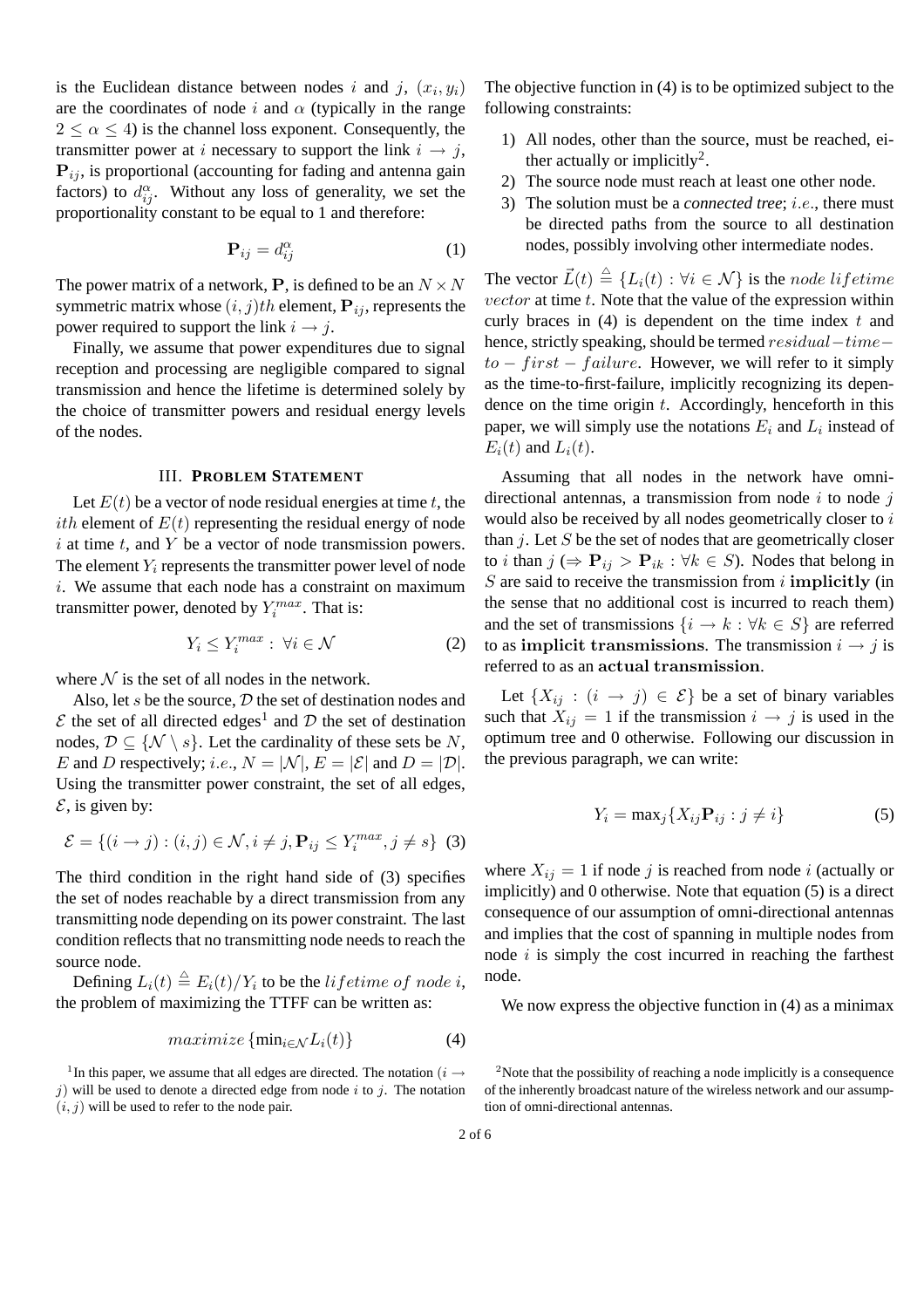optimization problem as follows:

$$
maximize (min_i L_i)
$$
  
= 
$$
maximize (min_i E_i/Y_i)
$$
  
= 
$$
minimize (max_i Y_i/E_i)
$$
  
= 
$$
minimize (max_i [max_j (P_{ij}X_{ij})/E_i])
$$
 (7)

$$
= minimize \left( \max_{i} \left[ \max_{i} \left( \mathbf{P}_{ij} X_{ij} / E_{i} \right) \right] \right) \tag{8}
$$

$$
= mutitimize \quad (\mathbf{max}_{i,j} [\mathbf{r}_{ij} \mathbf{\Lambda}_{ij}/E_i])
$$

$$
= \, \text{minimize} \quad \sigma \tag{9}
$$

where

$$
\sigma = \max_{i,j} (\mathbf{P}_{ij} X_{ij} / E_i) = 1/\tau \tag{10}
$$

and  $\tau$  is the TTFF.

We conclude this section with definitions of *critical node* and *critical transmission*. For a given connection tree, T, we define its critical node to be the node whose residual lifetime is equal to the TTFF of the tree. That is:

$$
Critical node = argmin_i (E_i/Y_i)
$$
 (11)

Note that for any non-transmitting node,  $Y_i = 0$ , and hence the residual lifetime of that node is  $\infty$ .

A transmission  $(i \rightarrow j)$  is defined to be the critical transmission in a tree if:

$$
E_i/\mathbf{P}_{ij} = \text{TTFF} \stackrel{\triangle}{=} \min_i \left( E_i/Y_i \right) \tag{12}
$$

In the next section, we illustrate with an example the inadequacy of the TTFF criterion when optimized singly. This will motivate the need for a joint objective function involving the sum of transmitter powers. In Section V, we develop a mixed integer linear programming model for the joint optimization problem.

## IV. **INADEQUACY OF THE TTFF CRITERION**

Consider the 6-node network and the broadcast tree in Figure 1a. Assuming  $\alpha = 2$ , the power matrix of the network is:

$$
\mathbf{P} = \begin{bmatrix} 0 & 14.86 & 9.31 & 6.33 & 7.01 & 1.76 \\ 14.86 & 0 & 23.18 & 4.39 & 4.58 & 6.46 \\ 9.31 & 23.18 & 0 & 7.41 & 24.32 & 11.65 \\ 6.33 & 4.39 & 7.41 & 0 & 7.11 & 2.73 \\ 7.01 & 4.58 & 24.32 & 7.11 & 0 & 2.43 \\ 1.76 & 6.46 & 11.65 & 2.73 & 2.43 & 0 \end{bmatrix}
$$
(13)

Assume that the residual energy of all nodes is 10. The residual lifetime vector of the nodes for the tree in Figure 1a is:  $\vec{L}_1 = [\infty, 1.55, \infty, 1.35, \infty, 5.69]$ . The lifetimes of nodes 1, 3 and 5 are  $\infty$  since they are non-transmitting nodes in the tree. Node 4 is the critical node in the tree and  $4 \rightarrow 3$  is the critical transmission.

Now consider the broadcast tree in Figure 1b. The residual lifetime vector in this case is:  $L_2 =$  $[\infty, 2.28, \infty, 1.35, \infty, \infty]$ . The TTFF of this tree is identical to that of Figure 1a. However, note that the lifetime of node 2 is higher (2.28, as compared to 1.55) than its lifetime in Figure 1a. Also, the lifetime of node 6 is now  $\infty$ , compared to 5.69 in Figure 1a, since it is a non-transmitting node. Clearly, for the same TTFF, this broadcast tree is better than that shown in Figure 1a.

In general, given two trees  $T_m$  and  $T_n$  with the same TTFF,  $T_m$  is considered better ("leaner") than  $T_n$  if:

- there is at least one node in  $T_m$  whose residual lifetime is greater in  $T_m$  than in  $T_n$ , and,
- the residual lifetimes of all other nodes in  $T_m$  are at least as high as in  $T_n$ .

One way of obtaining a "lean" optimum solution is to consider a joint optimization function of the form:

$$
minimize w_1 \sigma + w_2 \sum_{i=1}^{N} Y_i
$$
 (14)

where  $\sum_{i=1}^{N} Y_i$  is the sum of transmitter powers,  $\sigma$  is the inverse of the TTFF (10) and  $\{w_1, w_2\}$  are suitably chosen non-negative penalty factors.

It can be easily verified that the tree in Figure 1b is characterized by a smaller total transmitter power, 11.80 units  $(P_{24} + P_{43})$ , compared to the tree in Figure 1a which uses a total transmitter power of 15.63 units  $(P_{26} + P_{61} + P_{43})$ .

The first parameter in (14),  $\sigma$ , may be viewed as the global cost while the second parameter,  $\sum_{i=1}^{N} Y_i$ , may be viewed as the sum of local costs. Varying  $w_1$  and  $w_2$  in (14) therefore represents a tradeoff between the global and local costs. Although not a focus of this paper, we would like to point out that trading off  $w_1$  versus  $w_2$  also affects the number of hops in the optimal solution, a critical criterion by itself for certain military applications, since using a large number of hops increases the probability of detection/interception by enemy radar. In general, the optimal tree for  $w_2 = 0$  uses a far more number of hops - consequently, incurring higher average path delay - than the optimal tree for  $w_1 = 0$ .

Note that for the special case of  $w_2 = 0$ , an optimal polynomial time algorithm exists, as discussed in [7]. It is interesting to note that, if the residual energies of the nodes are identical (say,  $E$ ), the objective function reduces to a "minimization of the maximum transmitter power" problem which can also be solved optimally in polynomial time, being a special case of an arbitrary residual energy vector.

For  $w_2 > 0$ , however, it is unlikely that any optimal polynomial time algorithm exists, since the problem of minimiz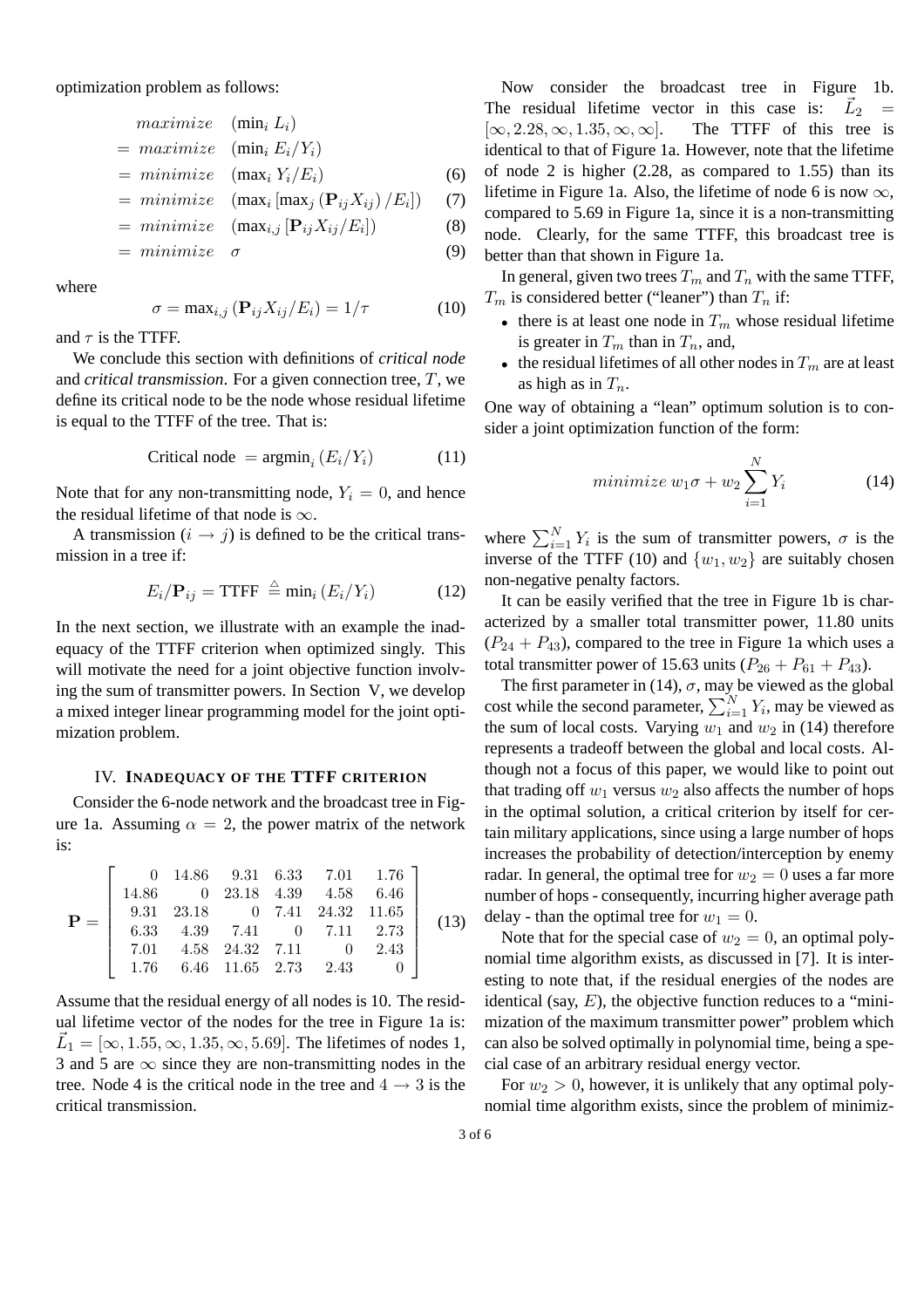ing the sum of transmitter powers ( $w_1 = 0$  in (14)) has been shown to be NP-complete [8].

Note that for the special case of equal residual energies and  $w_1, w_2 \neq 0$ , the problem reduces to a joint minimization of "maximum transmitter power and sum of transmitter powers".

In this paper, we are concerned primarily with the case when  $w_1 >> w_2 \neq 0$ . For a proper choice of these parameter values, it is possible to obtain the "best possible" tree which maximizes the TTFF while ensuring that the solution is the most power efficient among the set of all trees with optimal TTFF. The concept of using a secondary optimization criterion, such as sum of transmitter powers, is not new and was mentioned by Ramanathan and Rosales-Hain in the context of topology control of wireless ad-hoc networks [6]. It should be noted that using the most power efficient optimal TTFF tree also helps to control the total interference power in the system.



Fig. 1a. The residual energy of each of the nodes is 10. The power matrix of the network is given in (13). TTFF of the broadcast tree  $\{2 \rightarrow 6, 6 \rightarrow \}$  $1, 4 \rightarrow 3$  is 1.35, node 4 being the critical node. The node lifetime vector corresponding to the tree is:  $[\infty, 1.55, \infty, 1.35, \infty, 5.69]$ . The lifetimes of nodes 1, 3 and 5 are  $\infty$  since they are non-transmitting nodes in the tree. Note that the transmissions  $2 \rightarrow 4$  and  $2 \rightarrow 5$  are implicit, since nodes 4 and 5 are nearer to 2 than 6.

#### V. **MILP MODEL**

In this section, we develop a mixed integer linear programming model of the joint optimization problem involving the TTFF criterion and the sum of the transmitter powers (14).

Let  $\{F_{ij} : \forall (i \rightarrow j) \in \mathcal{E}\}$  be a set of flow variables  $(F_{ij})$ represents the flow from node i to node j), with  $\mathcal E$  defined as in (3). The general multicast problem can be interpreted as a single-origin multiple-destination uncapacitated flow problem, with the source (the supply node) having D units of supply and the destination nodes (*demand nodes*) having one unit of demand each. For other nodes, the net in-flow must equal the net out-flow, since they serve only as relay nodes. At a conceptual level, the flow model can be viewed



Fig. 1b. An alternate broadcast tree with the same TTFF, 1.35, as in Figure 1a. In this tree, the transmissions  $4 \rightarrow 1, 4 \rightarrow 5$  and  $4 \rightarrow 6$  are implicit. The node lifetime vector is:  $[\infty, 2.28, \infty, 1.35, \infty, \infty]$ . Note that the lifetime of node 2 is higher  $(2.28, \text{ as compared to } 1.55)$  than its lifetime in Figure 1a. Also, the lifetime of node 6 is now  $\infty$ , compared to 5.69 in Figure 1a, since it is a non-transmitting node. Clearly, for the same TTFF, this broadcast tree is better than that shown in Figure 1a.

as a token allocation scheme where the source node generates as many tokens as there are destination nodes and distributes them along the "most efficient" tree such that each destination node gets to keep one token each. For example, for the broadcast tree in Figure 1b, the flow variables are  $F_{24} = 5, F_{41} = F_{43} = F_{45} = F_{46} = 1$ , the rest of the variables being 0.

The single-origin multiple-destination flow problem discussed above can be solved using the usual *conservation of flow constraints* as shown below (see [9] for example):

$$
\sum_{j=1}^{N} F_{ij} = D; i = s, (i \rightarrow j) \in \mathcal{E}
$$
 (15)

$$
\sum_{j=1}^{N} F_{ji} - \sum_{j=1}^{N} F_{ij} = 1; \ \forall i \in \mathcal{D}, (i \to j) \in \mathcal{E}
$$
 (16)

$$
\sum_{j=1}^{N} F_{ji} - \sum_{j=1}^{N} F_{ij} = 0; \ \forall i \notin \{ \mathcal{D} \cup s \}, (i \to j) \in \mathcal{E} \quad (17)
$$

Having set up the flow equations, we now have to write down constraints linking the flow variables to the power variables,  ${Y_i}$ . We do this in two stages. In the first stage, we couple the flow variables and the indicator variables  $\{X_{ij}\}\$ and in the next stage, we link the  $\{X_{ij}\}$  variables to the power variables. Recall from Section III that  $X_{ij} = 1$  if the edge  $i \rightarrow j$  appears in the optimum solution (either as an actual transmission or as an implicit transmission) and 0 otherwise.

The set of constraints which couple the flow variables and the  $X_{ij}$  variables are:

$$
D \cdot X_{ij} - F_{ij} \ge 0; \ \forall (i \to j) \in \mathcal{E} \tag{18}
$$

where  $D$  is the number of destination nodes. Note that  $(18)$ 

N

 $\mathbf{v}$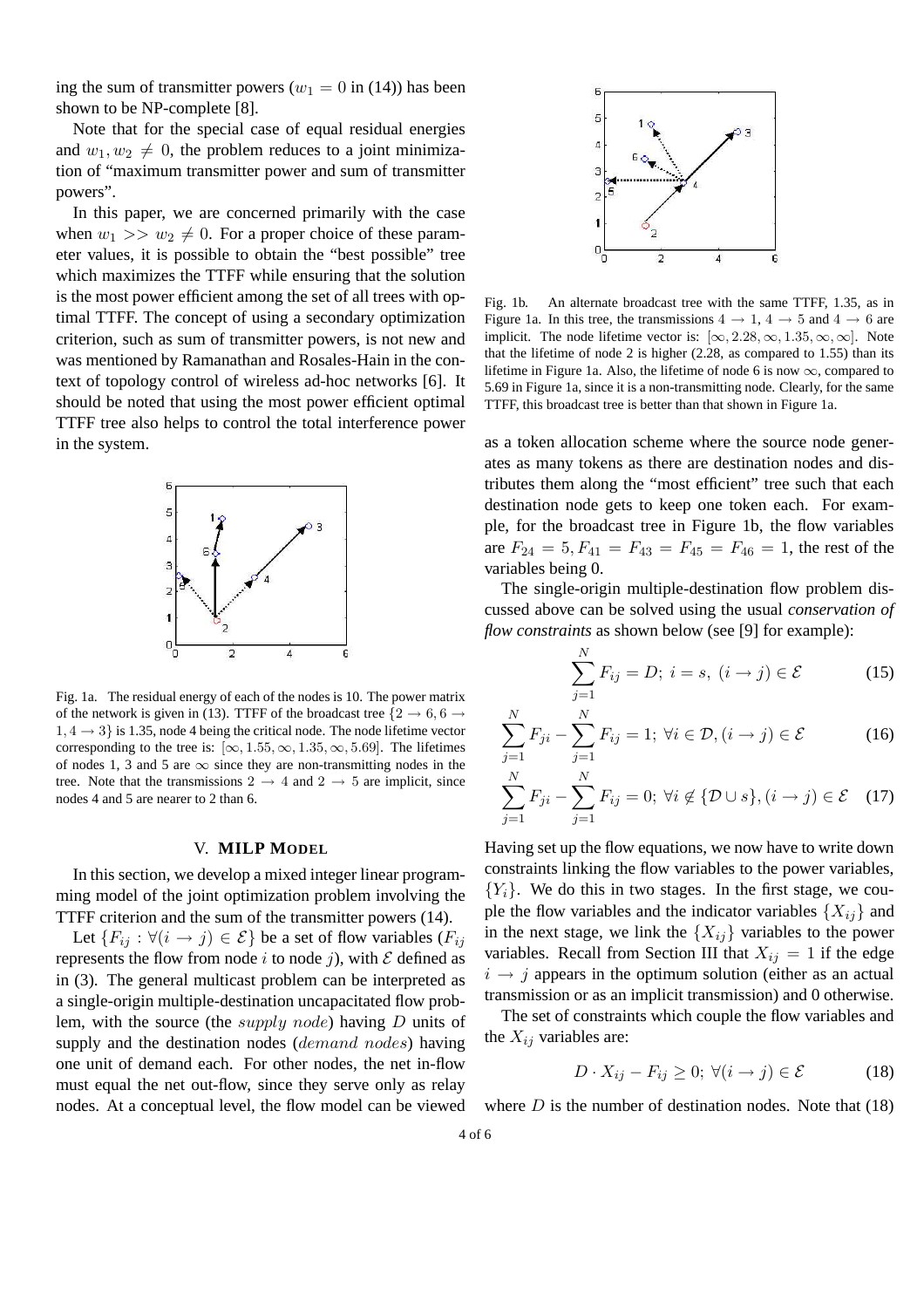ensures that " $X_{ij} = 1$  if  $F_{ij} > 0$ ". The coefficient of  $X_{ij}$  in (18) is due to the fact that the maximum flow out of any node on a single link is equal to the number of destination nodes. Equation (18), however, leaves open the possibility of  $X_{ij}$ being equal to 1 for  $F_{ij} = 0$ . We show later that, for  $w_2 > 0$ (equation 14), doing so would unnecessarily increase the cost of the optimum solution and therefore this possibility can be discounted. For the broadcast tree in Figure 1b, the status of the  $X_{ij}$  variables are  $X_{24} = X_{41} = X_{43} = X_{45} = X_{46} = 1$ , the rest being 0. It should also be noted that the smallest integer value of  $X_{ij}$  which satisfies (18) for any nonzero flow out of node  $i$  (*i.e.*,  $\sum_j X_{ij} \ge 1$ ) is 1. Consequently, we can simply define the  $X_{ij}$ 's to be integers, instead of explicitly declaring them to be binary variables.

Next, we write down constraints linking the  $X_{ij}$  variables and the power variables. As discussed in Section III (see eqn. 5), for an omni-directional antenna system, the cost of spanning in multiple nodes from node  $i$  is simply the cost incurred in reaching the farthest node. This condition is expressed as:

$$
Y_i - \mathbf{P}_{ij} X_{ij} \ge 0; \ \forall i \in \mathcal{N}, \forall (i \to j) \in \mathcal{E} \tag{19}
$$

In order to relate the inverse TTFF parameter,  $\sigma$ , to the power variables, we note that  $\sigma = \max_i Y_i/E_i$  (compare equations 6 and 9). As in (19), this condition can be written as:

$$
\sigma - Y_i / E_i \ge 0; \ \forall i \in \mathcal{N} \tag{20}
$$

It is now clear that for  $w_2 > 0$ , if there is no flow out of node *i* (*i.e.*,  $\sum_j F_{ij} = 0$ ), setting  $X_{ij} = 1$  would result in a positive value for  $Y_i$  and thereby unnecessarily increase the cost of the optimal solution.

So far, we have implicitly assumed that the residual lifetimes of all transmitting nodes are greater than the multicast duration<sup>3</sup>. In other words, if  $L$  is the total number of bits to be transmitted during the session and  $R$  is the data rate in bps (assumed uniform throughout the network), we have assumed that:

$$
E_i/Y_i \ge L/R \Longleftrightarrow Y_i/E_i \le R/L \tag{21}
$$

Constraints of the form (21) can be explicitly added to the model to ensure that all nodes choose transmitter power levels such that their residual lifetimes are greater than or equal to the multicast session duration,  $L/R$ .

The final set of constraints express the integrality of the  $X_{ij}$  variables and non-negativity of the  $F_{ij}$  and  $Y_i$  variables. We note that the number of integer variables is equal to  $E$ 

while the number of continuous variables is equal to  $E + N$ . The number of constraints is equal to  $2E + 3N$ .

$$
X_{ij} \ge 0, \text{ integer}; \forall i \in \mathcal{N} \tag{22}
$$

$$
F_{ij} \ge 0; \ \forall (i \to j) \in \mathcal{E}
$$
 (23)

$$
Y_i \ge 0; \ \forall i \in \mathcal{N} \tag{24}
$$

# *A. Dealing with prioritized nodes*

The MILP model we discussed above assumes that all nodes enjoy equal priority in the network. We now consider the case where nodes may have unequal priorities,  $e.g.,$ depending on their location in the grid<sup>4</sup> or on their residual energies. Let  $b_i$  be the priority associated with node i,  $0 < b_i \leq 1$ . The effective lifetime<sup>5</sup> of node i,  $L_i^{eff}$  $i^{e_{JJ}}$ , is now defined as:

$$
L_i^{eff} = E_i/b_i Y_i \tag{25}
$$

Consequently, we redefine the inverse TTFF parameter as follows (instead of eqn. 10):

$$
\sigma = \max_{i} (b_i Y_i / E_i) = 1/\tau \tag{26}
$$

The above equation can be expressed as the following set of linear constraints:

$$
\sigma - b_i Y_i / E_i \ge 0; \ \forall i \in \mathcal{N} \tag{27}
$$

Solving the optimization problem with (27) instead of (20) yields a node prioritized optimum solution. We illustrate the concept of node weighting with an example.

Consider the 3-node network in Figure 2. Assume  $P_{AB} =$ 2,  $P_{BC} = 1.5$ ,  $P_{AC} = 5$ ,  $E_A = 10$  and  $E_B = 5$ . Let  $b_A = b_B = 1$ . Under these conditions, the optimal TTFF broadcast tree, considering node A to be the source, is  $\{A \rightarrow B, B \rightarrow C\}$ , with a TTFF of 10/3 (node B is the critical node). If, however,  $b_A = 0.5$  and  $b_B = 1$  (*i.e.*, it is more important to preserve node  $B$  than  $A$ ), it can be easily verified that the optimization process yields the broadcast tree  $\{A \rightarrow C\}$ , with node B reached implicitly. Note that the effective lifetime of node  $A$ , as computed by the optimization process, is  $E_A/b_A P_{AC} = 10/(0.5 \times 5) = 4$  but its actual lifetime is  $E_A/\mathbf{P}_{AC} = 10/5 = 2$ . This example illustrates how node  $B$  can be preserved, at the expense of node  $A$ , by assigning suitable node weights.

Figure 3 summarizes the generalized MILP model, with arbitrary node weights.

<sup>&</sup>lt;sup>3</sup>We assume static multicasting; *i.e.*, the same tree is used for the entire multicast duration.

<sup>4</sup> For example, barycentric nodes may be assigned higher priorities to prevent their premature burn-out.

<sup>&</sup>lt;sup>5</sup>Note that the actual lifetime of node i is still given by  $E_i/Y_i$ . The notion of effective lifetime is used only to guide the optimization process to choose a tree avoiding the nodes accorded the highest priorities, if one exists, as illustrated subsequently.